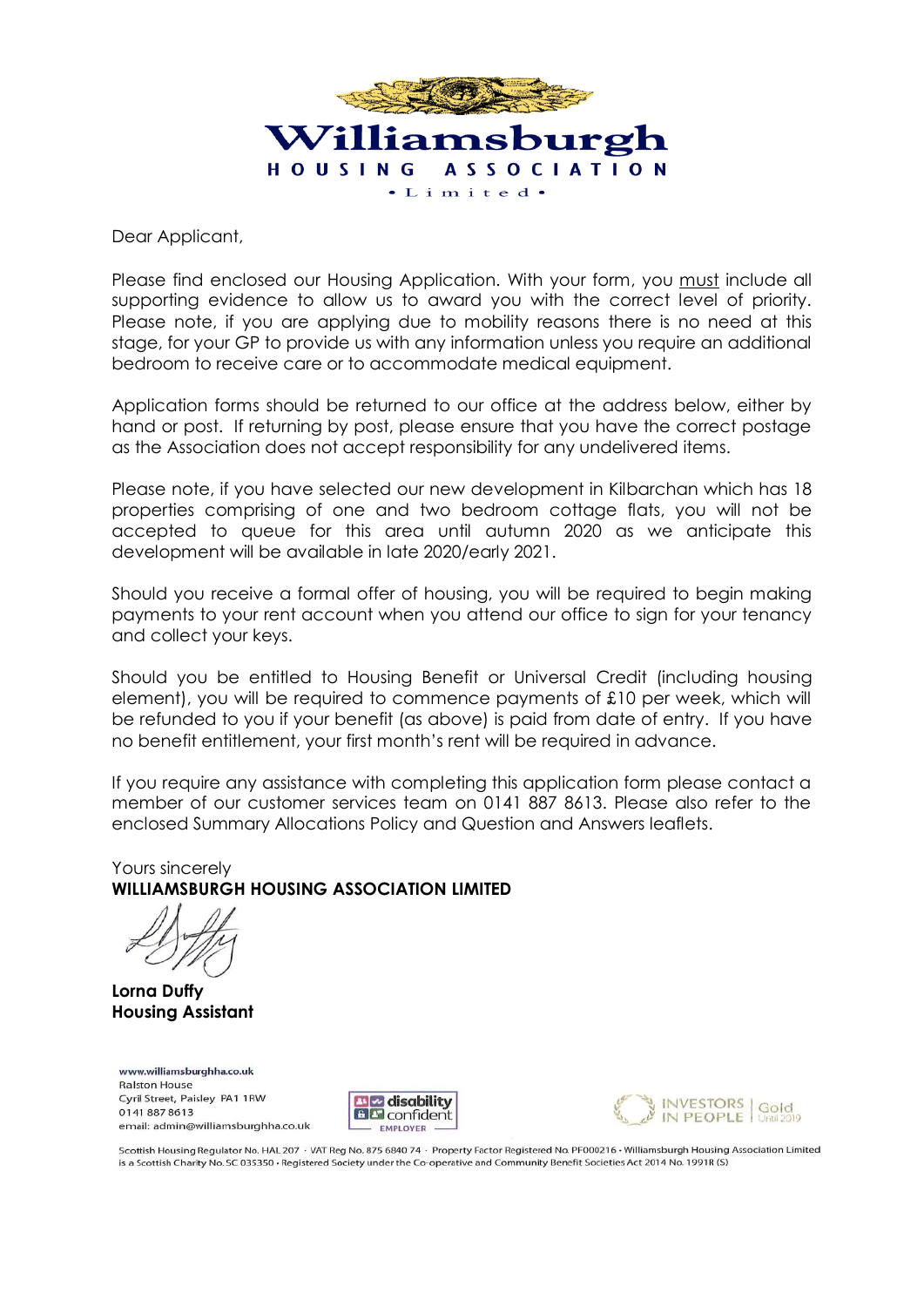

# **Applying for housing – what happens next?**



**Q. How long will I have to wait before I receive an offer?**

**A. Unfortunately this is hard to predict as our queue positions can change daily. They are based on current circumstances and how often suitable properties of the type, size and area required become available.**

**If you are a current tenant of our Association we will discuss any outstanding balance on your rent account and also inspect the condition of décor of your home before any offer is made.**

## **Q. When should I contact you?**

**A. You can contact our Customer Services Team at any time to request a prospects interview. It is best, however, to do this after your application has been processed and you have received your award letter. This will provide you with details of the Group and priority that you have been given. It will also tell you if you are required to submit any further evidence. You will then be contacted as soon as you are approaching the top of the queue.**

**Q. Why do I have to submit evidence?**

**A. This allows us to verify the circumstances that you have told us about in your application and give you a priority. If you do not provide it, we cannot complete processing your application and your application may be provided.**

## **Q. What should I do if I have a change in my circumstances?**

**A. You should contact the Customer Services Team immediately to advise them of any changes. You may be required to complete a new housing application form or submit further evidence. These will then be assessed and a new award letter issued.**

**Q. If I no longer wish to be considered for re-housing with the Association or if I get a house from another landlord what should I do?**

**A. You should notify the Customer Services Team. This will allow the Association to cancel your application and will avoid any further correspondence being sent to you regarding your application.**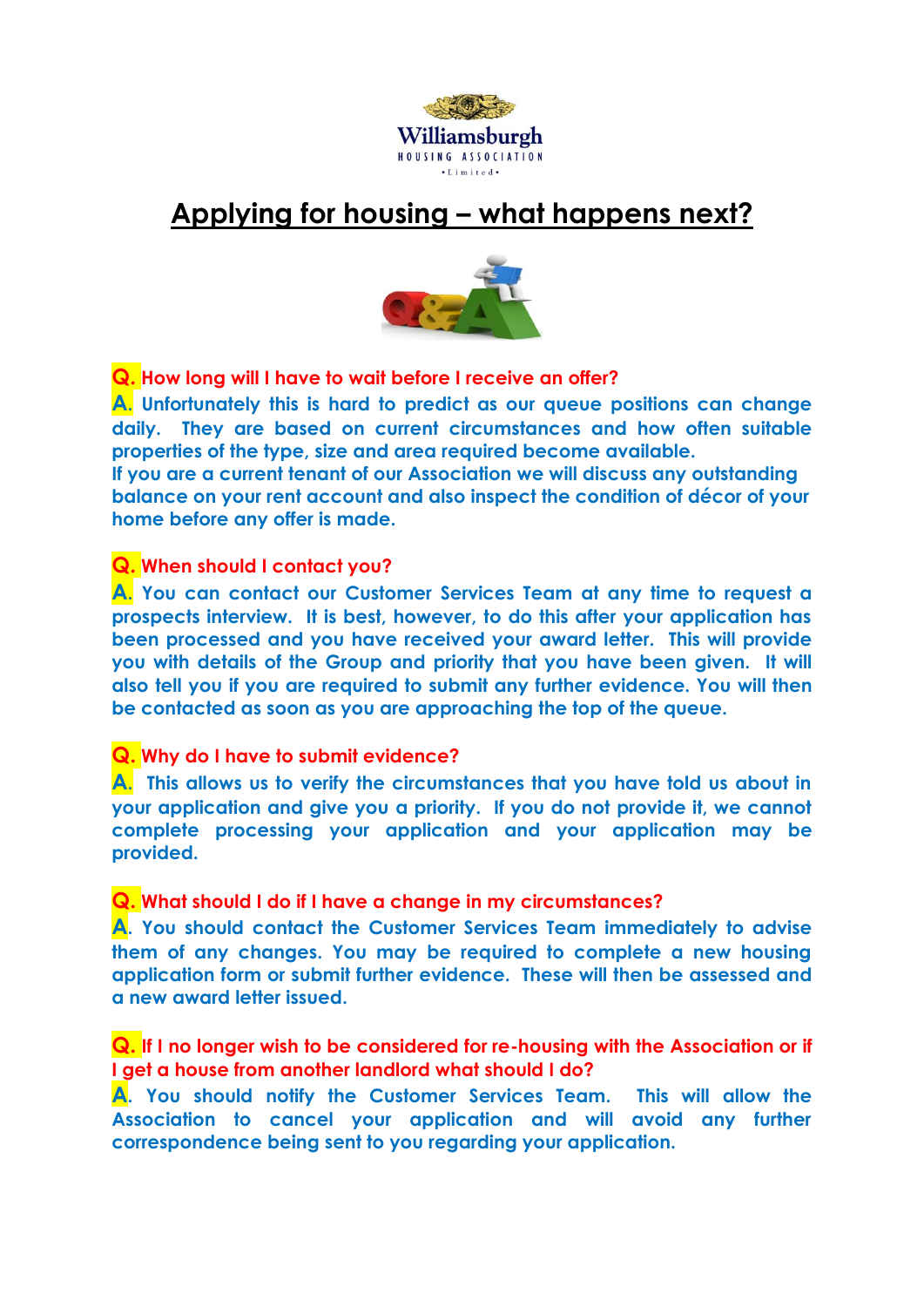### **Setting up a home**

## **Being offered a tenancy and setting up a home is a big responsibility. Listed below are some very important things that you need to be aware of.**

### **New tenancy rent**

**When you are offered a tenancy from the Association, your first month's rent will be required in advance. Should your household be entitled to Housing Benefit or Universal Credit (including housing element), however, you will be required to begin making rent payments of £10 per week. This money will be refunded to you if your Housing Benefit (or Universal Credit) is paid from your date of entry.** 

### **Moving in to your home**

**When you move in, it's your responsibility to decorate and furnish your property. All of our properties are unfurnished with no white goods, such as washing machines or cookers and there are also no floor or window coverings provided as standard. It's a good idea to think about how you would obtain these items should you be offered a tenancy.** 

**Within Renfrewshire there are places that provide a range of second-hand furniture, white goods, and other household items at affordable prices.**

#### **Supporting you in your home**

**When you accept the tenancy offered, you will be asked to attend our office to complete the Tenancy Agreement and additional paperwork. When you do, you will be met by a member of our Tenancy Team. Their role is to support you in your home and can be provided by them or an agency that they refer you to. This support can include:**

- **living in a tenement – respecting neighbours**
- **advice about pets**
- **support networks**
- **[energy advice to tackle fuel bills and fuel debt](http://www.linstone.co.uk/our-houses/help-with-your-tenancy/connect4renfrewshire/energy-advice)**
- **information and access to financial services**
- **advice and advocacy on all aspects of welfare rights**
- **support with budgeting and financial literacy**
- **access to recycled furniture and household goods**
- **access to debt advice and advocacy**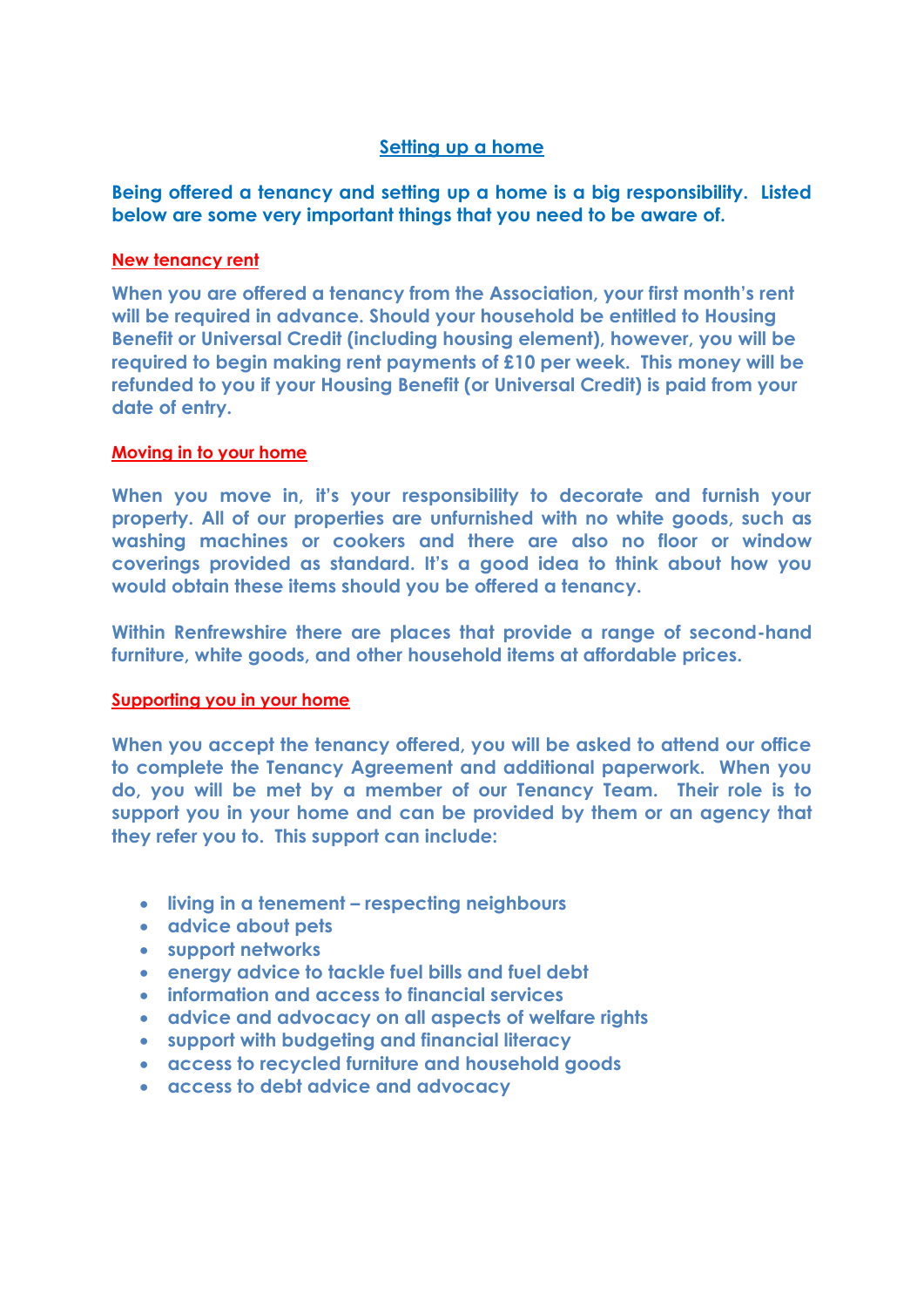

#### **Summary Allocations Policy**

Renfrewshire Common Housing Allocation Policy has been developed by Renfrewshire Council and four local housing associations: Bridgewater, Linstone, Paisley and Williamsburgh. The policy was introduced in October 2019.

The policy has been developed with a clear focus on meeting housing needs and introduces a common approach to how we allocate homes that are available to let. Applicants still need to register with each partner organisation separately and we will continue to operate and manage our own housing list.

Our housing list is divided into five allocation groupings as shown in the table below:

| <b>Allocation Group</b>                                             | Level of Priority            |              |   |   |  |  |  |  |  |  |  |  |
|---------------------------------------------------------------------|------------------------------|--------------|---|---|--|--|--|--|--|--|--|--|
| <b>GP1 Statutory Homeless</b>                                       | <b>Statutory homeless</b>    |              |   |   |  |  |  |  |  |  |  |  |
| <b>GP2 Mobility Group</b><br><b>General and transfer applicants</b> | A                            | B.           | C | D |  |  |  |  |  |  |  |  |
| <b>GP3 General Applicants Group</b><br>Not landlord's own tenants   | A                            | <sub>B</sub> | C | D |  |  |  |  |  |  |  |  |
| <b>GP4 Transfer Applicants Group</b><br>With housing needs          | A                            | B            | ◯ |   |  |  |  |  |  |  |  |  |
| <b>GP5 Transfer Applicants Group</b><br>No housing need             | Based on date of application |              |   |   |  |  |  |  |  |  |  |  |

A is a critical need, B is an urgent need, C moderate need and D is no assessed need. If you have more than one housing need you will have a plus (+) priority.

The policy will prioritise circumstances such as:

- Domestic abuse
- $\diamond$  Property below the tolerable standard
- Leaving an institution
- Harassment
- **↓** Insecure Tenure
- Overcrowding
- Under occupying
- Relationship breakdown
- $\Diamond$  Support needs required to live in the community
- Health and Social Care need
- $\Diamond$  Taking up or staying in employment
- Receiving or providing support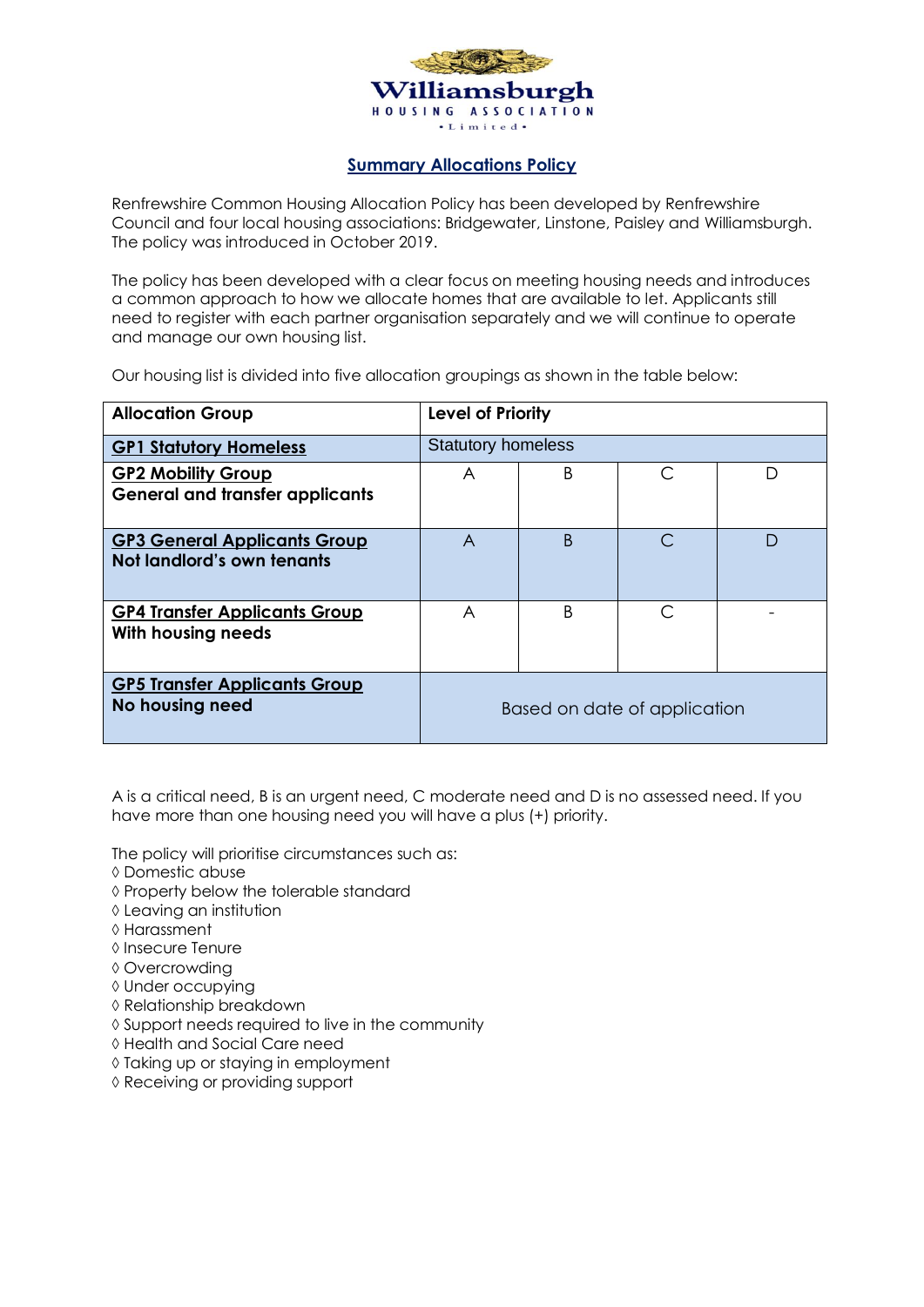#### **Transfer Applicants Groups**

Under the new policy, applicants who are current tenants of the landlord they are applying to, will be placed in either the Transfer Applicants Group (with housing need); or if assessed as having no housing needs, placed in the Transfer Applicants

Group (no housing need). Transfer applicants who require an adapted or accessible property will be placed in the Mobility Group. Applicants in this group will be queued for our amenity or wheelchair adapted properties only.

#### **Assessing what size of home you need**

We will work out the number of bedrooms that you require based on who will be living with you. Although we want to give you as much choice as possible, we need to balance this with making best use of properties that become available. Below is an example of the size of property we will queue your family for:

| <b>Household size</b>                        | <b>Eligible house size</b> |
|----------------------------------------------|----------------------------|
| Single person                                | 1 apartment or 1 bedroom   |
| Couple                                       | 1 bedroom                  |
| Couple or single parent with 1 child         | 2 bedrooms                 |
| Couple or single parent with 2 children      | 2 or 3 bedrooms*           |
| Couple or single parent with 3 children      | 3 bedrooms*                |
| Couple or single parent with 4 children      | 3 or 4 bedrooms*           |
| Couple or single parent with 5 or 6 children | 4 or 5 bedrooms*           |

\* depending on the age and sex of the children.

- Where couple is stated, it refers to different and same sex partners.
- Required accommodation size will change when the elder of same sex children sharing a bedroom reaches their  $16<sub>th</sub>$  birthday and when the elder of different sex children sharing a bedroom reaches their 10th birthday.
- At 16 years of age any child remaining in the family home will be considered for a single bedroom.
- Other adult family members, e.g. grandparent will be considered for a single bedroom.
- Where applicants or other members of the household are pregnant, we will include their unborn child/children when calculating the eligible house size (from 3 months before the due date).

#### **I am overcrowded, how will you assess my application?**

We will continue to assess your housing need and size requirements in the same way. This means that you will receive a 'C' priority if you have one bedroom fewer than you need, a 'B' if you have two bedrooms fewer than you need and an 'A' if you have three or more bedrooms fewer than you need.

#### **I have more bedrooms than I need, will you consider this to be a housing need?**

Our new policy will give priority to all social rented tenants (Council and housing association tenants) who under-occupy their homes. We will award a 'C' priority for those who have one bedroom more than they need and a 'B' for applicants with two or more bedrooms more required. These priorities will only be applied where applicants are looking to move to a smaller property.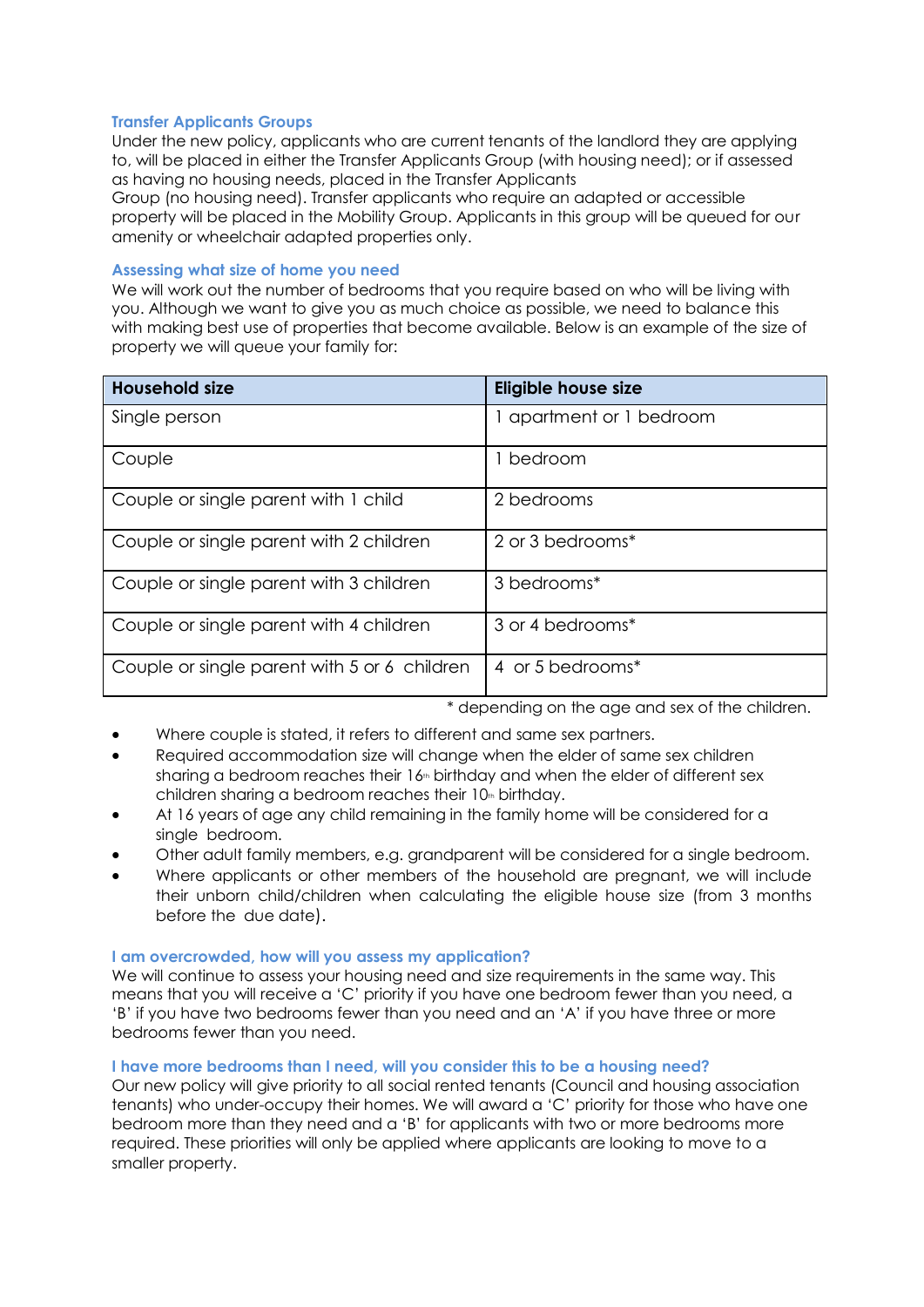## **Maps of our where we have houses by area**



**Blackhall**

**Paisley East**

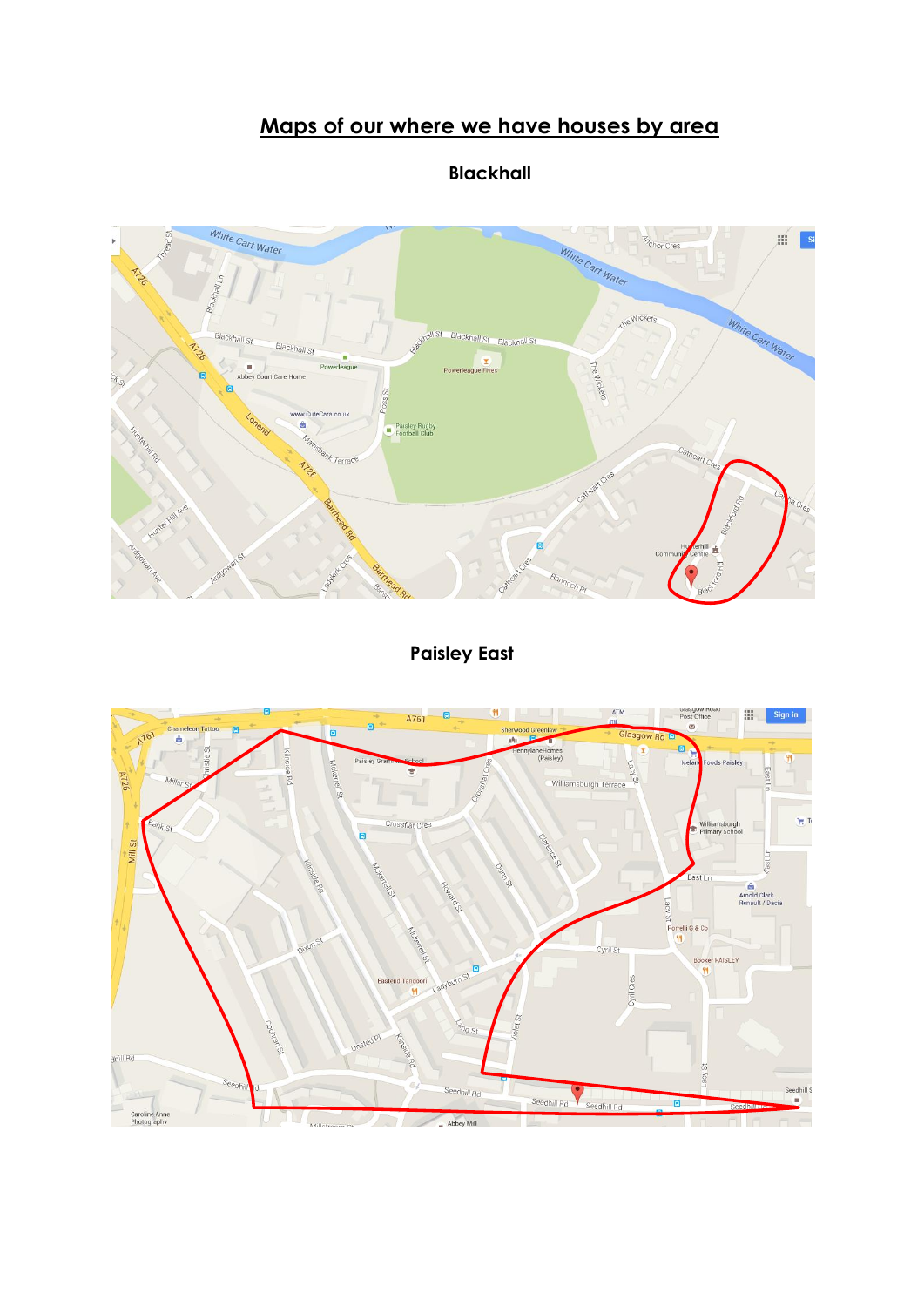## **Paisley North**



**Paisley West**

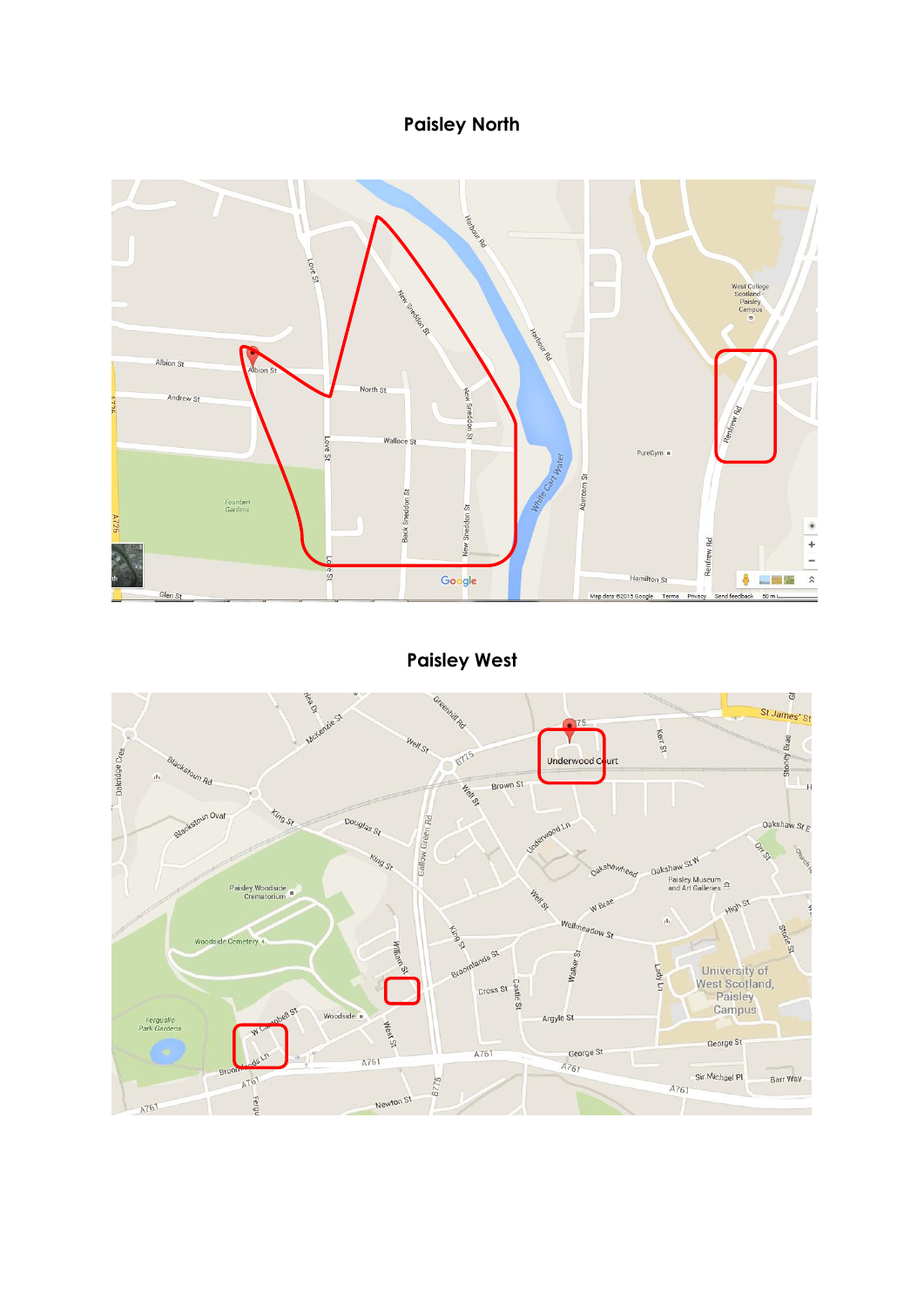## **Renfrew**



## **Johnstone North**

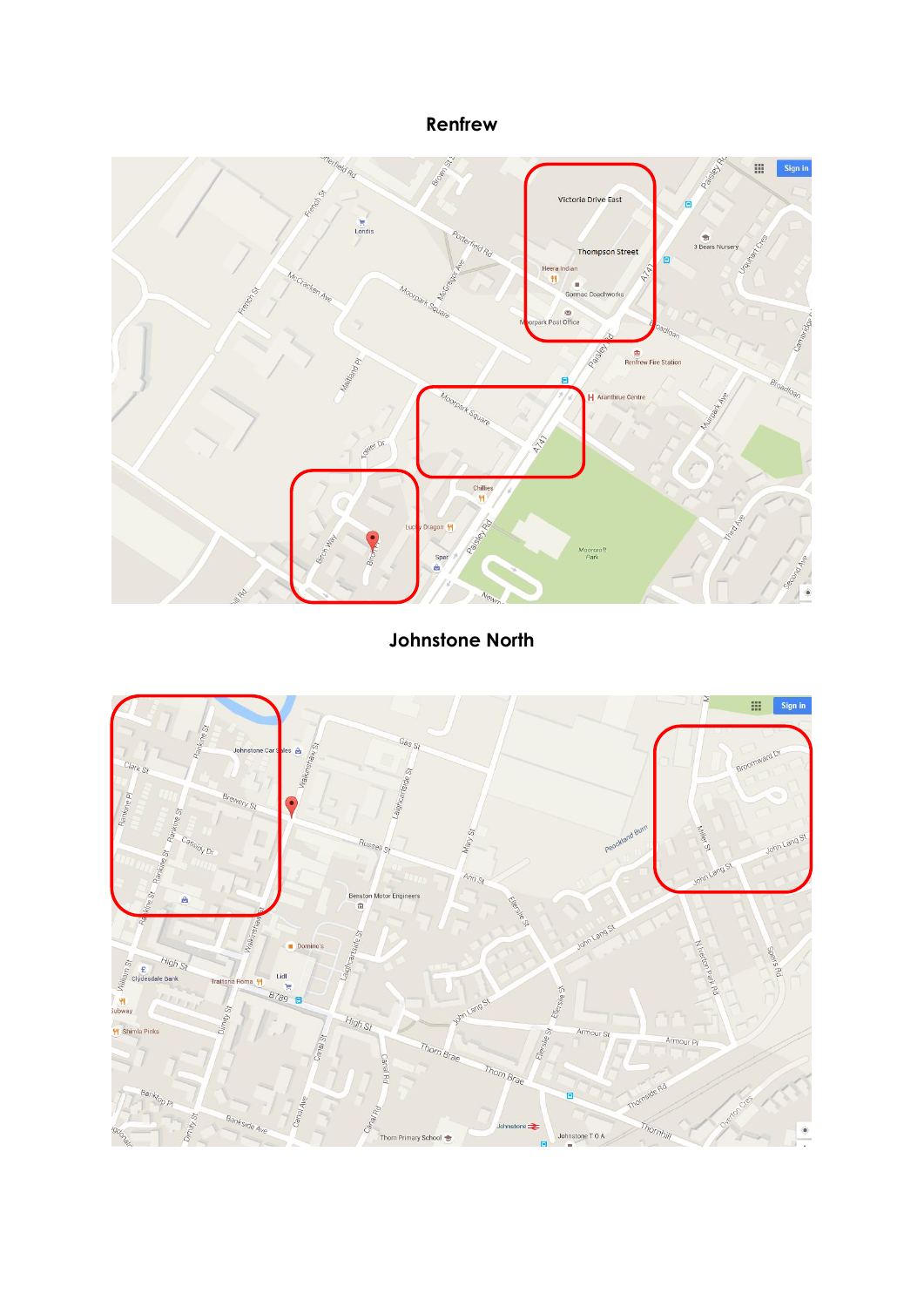### **Johnstone South**



**Kilbarchan**

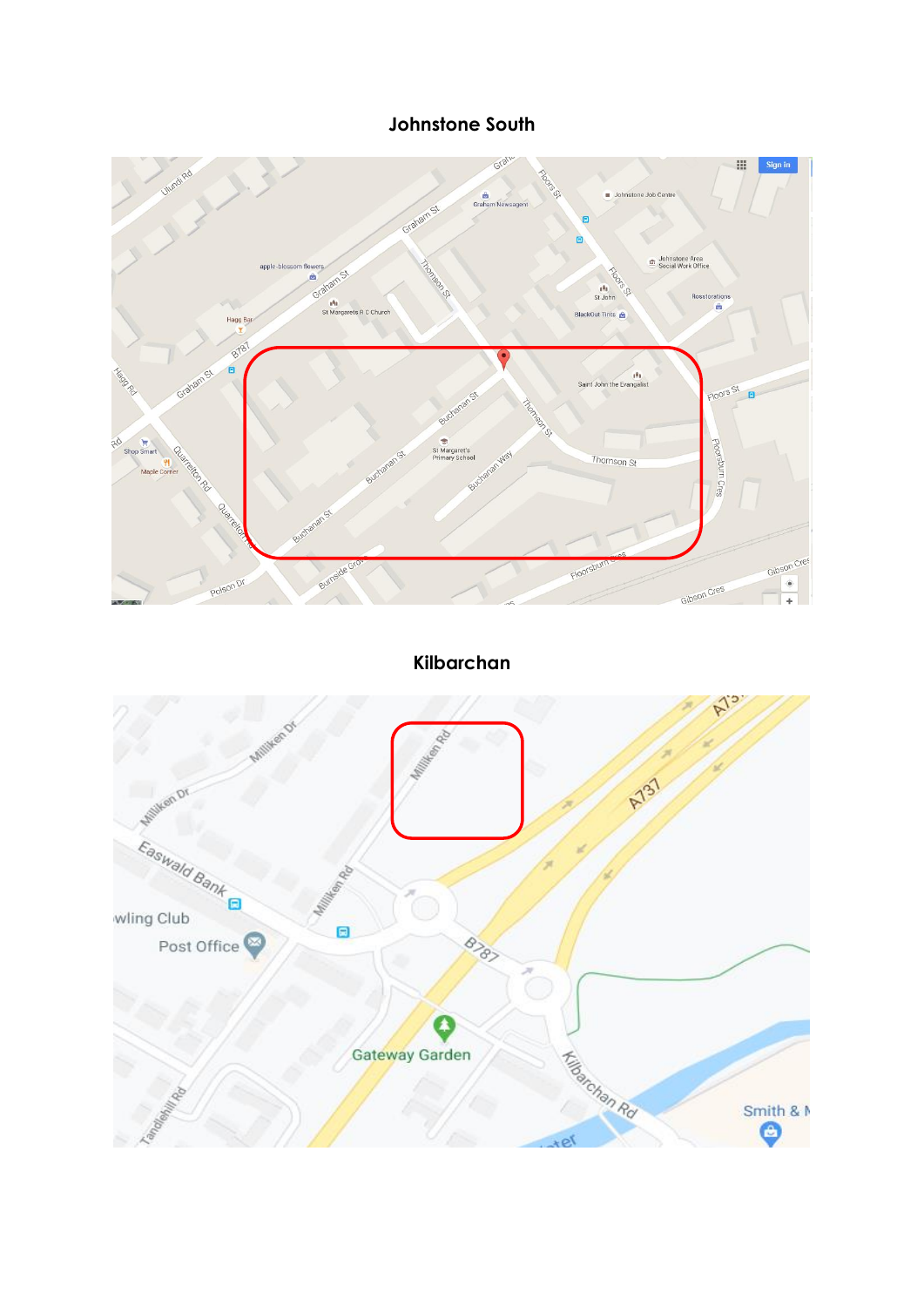## **Where have houses become available in the last year?**

The table on the next page shows you, by street and also size of property, that became empty during the last year. This may help you when deciding which streets you would like to be considered for. If you need any help with this, please contact a member of our Customer Services Team.